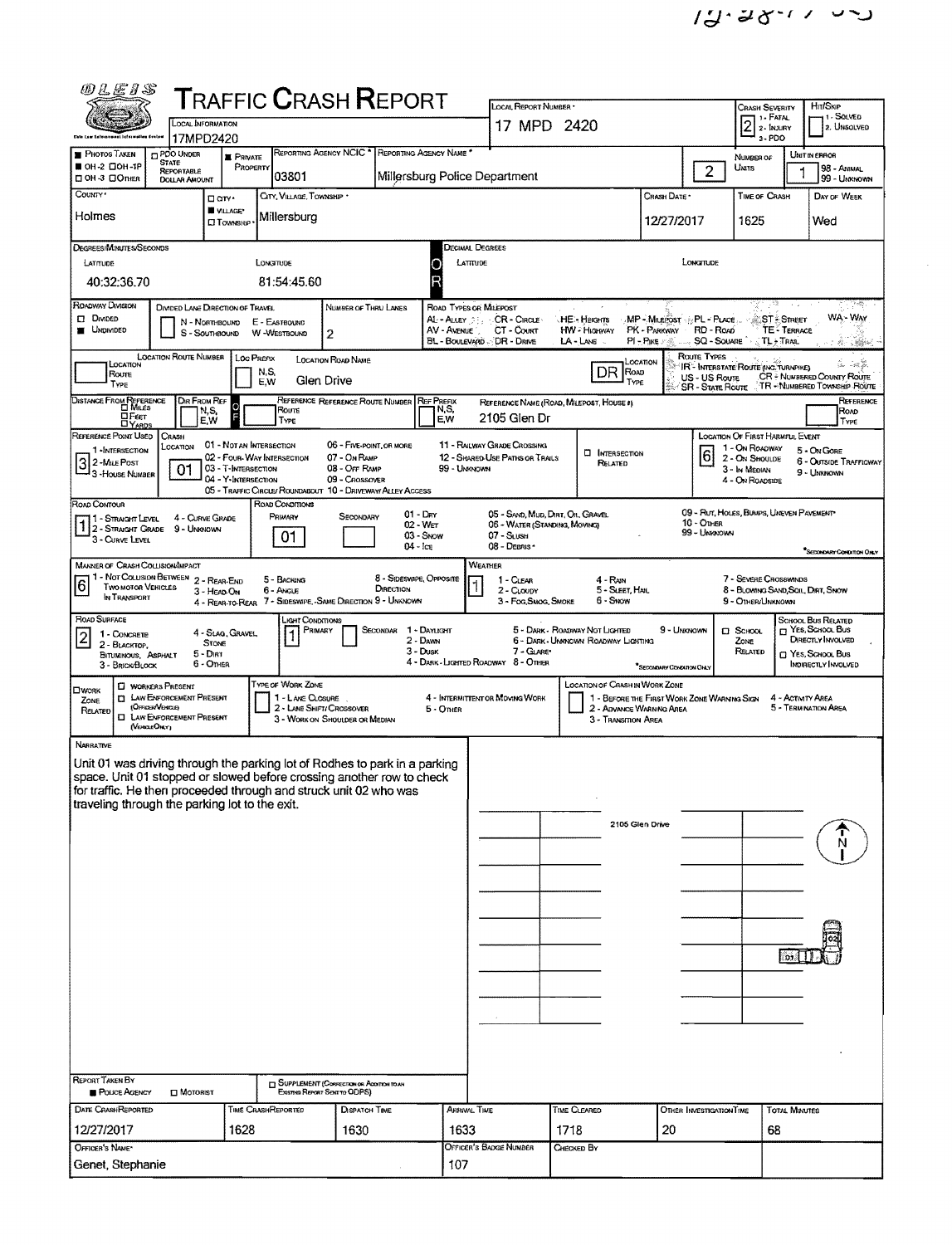| @LE13                                                                                                                                                        |                                                                                                            | JNIT                                                                  |                            |                                                                                |           |                                                                                                  |                   |                                                                            |                                                                                              |                                                          |                                                                                   |                                                          |                                      |                                                                                                                              |  |  |  |
|--------------------------------------------------------------------------------------------------------------------------------------------------------------|------------------------------------------------------------------------------------------------------------|-----------------------------------------------------------------------|----------------------------|--------------------------------------------------------------------------------|-----------|--------------------------------------------------------------------------------------------------|-------------------|----------------------------------------------------------------------------|----------------------------------------------------------------------------------------------|----------------------------------------------------------|-----------------------------------------------------------------------------------|----------------------------------------------------------|--------------------------------------|------------------------------------------------------------------------------------------------------------------------------|--|--|--|
|                                                                                                                                                              |                                                                                                            |                                                                       |                            |                                                                                |           |                                                                                                  |                   |                                                                            |                                                                                              |                                                          | <b>LOCAL REPORT NUMBER</b>                                                        |                                                          |                                      |                                                                                                                              |  |  |  |
|                                                                                                                                                              |                                                                                                            |                                                                       |                            |                                                                                |           |                                                                                                  |                   |                                                                            |                                                                                              |                                                          |                                                                                   | 17 MPD 2420                                              |                                      |                                                                                                                              |  |  |  |
| UNIT NUMBER                                                                                                                                                  |                                                                                                            |                                                                       |                            | OWNER NAME: LAST, FIRST, MIDDLE ( C SAME AS DRIVER )                           |           |                                                                                                  |                   |                                                                            |                                                                                              | <b>OWNER PHONE NUMBER</b>                                |                                                                                   | <b>DAMAGE SCALE</b>                                      |                                      | DAMAGE AREA<br>FRONT                                                                                                         |  |  |  |
|                                                                                                                                                              |                                                                                                            | Beavers, Kyle, A                                                      | <b>CISAME AS DRIVER 1</b>  |                                                                                |           |                                                                                                  |                   |                                                                            |                                                                                              | 740-527-0252                                             |                                                                                   | 2                                                        |                                      |                                                                                                                              |  |  |  |
| OWNER ADDRESS: CITY, STATE, ZIP                                                                                                                              |                                                                                                            |                                                                       |                            |                                                                                |           |                                                                                                  |                   |                                                                            |                                                                                              |                                                          |                                                                                   | 1 - Nove                                                 |                                      | о                                                                                                                            |  |  |  |
| 800 S Washington St, Millersburg, OH, 44654                                                                                                                  |                                                                                                            |                                                                       |                            |                                                                                |           |                                                                                                  |                   |                                                                            |                                                                                              |                                                          |                                                                                   | 2 - Minoa                                                |                                      |                                                                                                                              |  |  |  |
| <b>LP STATE</b><br>LICENSE PLATE NUMBER<br><b>VEHICLE IDENTIFICATION NUMBER</b>                                                                              |                                                                                                            |                                                                       |                            |                                                                                |           |                                                                                                  |                   |                                                                            |                                                                                              |                                                          | <b>BOCCUPANTS</b>                                                                 |                                                          |                                      |                                                                                                                              |  |  |  |
| ОH<br>HGZ1502<br>1FTCR10AXVTA33076                                                                                                                           |                                                                                                            |                                                                       |                            |                                                                                |           |                                                                                                  |                   |                                                                            |                                                                                              |                                                          | 2                                                                                 | 3 - FUNCTIONAL                                           |                                      | $\Box$<br>□                                                                                                                  |  |  |  |
| <b>VEHICLE YEAR</b>                                                                                                                                          | <b>VEHICLE MAKE</b>                                                                                        |                                                                       |                            |                                                                                |           | VEHICLE MODEL                                                                                    |                   |                                                                            |                                                                                              | VEHICLE COLOR                                            | 4 - DISABLING                                                                     |                                                          |                                      |                                                                                                                              |  |  |  |
| 1997                                                                                                                                                         | Ford<br><b>INSURANCE COMPANY</b>                                                                           |                                                                       |                            |                                                                                |           | RED<br>Ranger<br>POLICY NUMBER<br>Towed By                                                       |                   |                                                                            |                                                                                              |                                                          |                                                                                   |                                                          |                                      | σ<br>'n                                                                                                                      |  |  |  |
| PROOF OF<br>INSURANCE                                                                                                                                        |                                                                                                            |                                                                       |                            |                                                                                |           |                                                                                                  |                   |                                                                            | 9 - Unignown                                                                                 |                                                          | ۰                                                                                 |                                                          |                                      |                                                                                                                              |  |  |  |
| SHOWN                                                                                                                                                        | Progressive                                                                                                |                                                                       |                            |                                                                                |           | 51686199                                                                                         |                   |                                                                            |                                                                                              |                                                          |                                                                                   |                                                          |                                      | <b>REAT</b>                                                                                                                  |  |  |  |
| Carrier Name, Address, City, State, Zip                                                                                                                      |                                                                                                            |                                                                       |                            |                                                                                |           |                                                                                                  |                   |                                                                            |                                                                                              |                                                          |                                                                                   |                                                          |                                      | <b>CARRIER PHONE</b>                                                                                                         |  |  |  |
| US DOT                                                                                                                                                       |                                                                                                            | VEHICLE WEIGHT GWWR/GCWR                                              |                            |                                                                                |           | CARGO BODY TYPE                                                                                  |                   |                                                                            |                                                                                              |                                                          | <b>TRAFFICWAY DESCRIPTION</b>                                                     |                                                          |                                      |                                                                                                                              |  |  |  |
|                                                                                                                                                              |                                                                                                            |                                                                       | 2 - 10,001 to 26,000x Les  | 1 - LESS THAN OR EQUAL TO 10K LBS                                              | 01        | 01 - No CARGO BODY TYPE/NOT APPLICABL 09 - POLE<br>02 - Bus/Van (9-15 Seats, Inc Driver)         |                   | 10 - CARGO TANK                                                            |                                                                                              |                                                          | 1 - Two-Way, Not Divided<br>1 2 - Two-Way, Not Divided, Continuous LEFT TURN LANE |                                                          |                                      |                                                                                                                              |  |  |  |
| HM Placard ID NO.                                                                                                                                            |                                                                                                            |                                                                       | 3 - MORE THAN 26,000K LBS. |                                                                                |           | 03 - Bus (16+ Seats, Inc Driver)<br>04 - VEHICLE TOWING ANOTHER VEHICLE                          |                   | 11 - FLAT BED<br>12 - Duse                                                 |                                                                                              |                                                          |                                                                                   | 4 - Two-Way, Divided, Positive Median Barrier            |                                      | 3 - Two-WAY, DIVIDED, UNPROTECTED (PAINTED OR GRASS > FT.) MEDIA                                                             |  |  |  |
|                                                                                                                                                              |                                                                                                            |                                                                       | <b>HAZARDOUS MATERIAL</b>  |                                                                                |           | 05 - Locging<br>06 - INTERMODAL CONTAINER CHASIS                                                 |                   | 13 - CONCRETE MIXER<br>14 - AUTO TRANSPORTER                               |                                                                                              |                                                          |                                                                                   | 5 - ONE-WAY TRAFFICWAY                                   |                                      |                                                                                                                              |  |  |  |
|                                                                                                                                                              | <b>HM CLASS</b><br><b>NUMBER</b>                                                                           | $\Box$ Related                                                        |                            |                                                                                |           | 07 - CARGO VAN ENCLOSED BOX<br>08 - GRAIN, CHIPS, GRAVEL                                         |                   | 15 - GARBAGE REFUSE<br>99 - OTHER/UNKNOWN                                  |                                                                                              |                                                          | <b>D. Hr / Skip Unit</b>                                                          |                                                          |                                      |                                                                                                                              |  |  |  |
| NON-MOTORIST LOCATION PRIOR TO IMPACT                                                                                                                        |                                                                                                            |                                                                       |                            | Type of Use                                                                    | UNIT TYPE |                                                                                                  |                   |                                                                            |                                                                                              |                                                          |                                                                                   |                                                          |                                      |                                                                                                                              |  |  |  |
|                                                                                                                                                              |                                                                                                            | 01 - INTERSECTION MARKED CROSSWAL<br>02 - INTERSECTION NO CROSSWALK   |                            | 1                                                                              |           | 07                                                                                               |                   |                                                                            |                                                                                              |                                                          |                                                                                   |                                                          |                                      | PASSENGER VEHICLES (LESS THAN BPASSENGERS MEDIMEAVY TRUCKS OR COMBO UNITS > 10K LBS BUS/VAN/LIMO(D OR MORE INCLUDING DRIVER) |  |  |  |
|                                                                                                                                                              | 03 - INTERSECTION OTHER                                                                                    |                                                                       |                            | 1 - PERSONAL                                                                   |           | 01 - Sub-COMPACT<br>02 - COMPACT                                                                 |                   |                                                                            |                                                                                              | 14 - SINGLE UNIT TRUCK: 3+ AXLES                         |                                                                                   |                                                          |                                      | 13 - SINGLE UNIT TRUCK OR VAN ZAXLE, 6 TIRES 21 - BUS/VAN (9-15 SEATS, INC DRIVER)<br>22 - Bus (16+ Seats, Inc Driver)       |  |  |  |
|                                                                                                                                                              |                                                                                                            | 04 - MIDBLOCK - MARKED CROSSWALK<br>05 - Travel LANE - OTHER LOCATION |                            | 2 - COMMERCIAL                                                                 |           | 99 - UNKNOWN 03 - MID SIZE<br>OR HIT/SKIP<br>04 - Futt Size                                      |                   |                                                                            |                                                                                              | 15 - SINGLE UNIT TRUCK/TRAILER                           |                                                                                   |                                                          | <b>NON-MOTORIST</b>                  | 23 - ANIMAL WITH RIDER                                                                                                       |  |  |  |
|                                                                                                                                                              | 06 - BICYCLE LANE<br>07 - Shoutber/Roadside                                                                |                                                                       |                            | 3 - GOVERNMENT                                                                 |           | 05 - MINIVAN<br>06 - Sport Utility Vehicle                                                       |                   |                                                                            |                                                                                              | 16 - Truck/Tractor (Bobtal)<br>17 - TRACTOR/SEMI-TRAILER |                                                                                   |                                                          |                                      | 24 - ANIMAL WITH BUGGY, WAGON, SURREY                                                                                        |  |  |  |
|                                                                                                                                                              | 18 - TRACTOR/DOUBLE<br>08 - SIDEWALK<br>07 - Pickup<br>19 - Tractor/Triples<br>09 - MEDIAN CROSSING ISLAND |                                                                       |                            |                                                                                |           |                                                                                                  |                   |                                                                            |                                                                                              |                                                          |                                                                                   |                                                          |                                      | 25 - BICYCLE/PEDACYCLIST<br>26 - PEDESTRIAN/SKATER                                                                           |  |  |  |
| 08 - VAN<br><b>IT IN EMERGENCY</b><br>10 - Druve way Access<br>09 - MOTORCYCLE<br><b>RESPONSE</b><br>11 - SHARED USE PATH OR TRAIL<br>10 - MOTORIZED BICYCLE |                                                                                                            |                                                                       |                            |                                                                                |           |                                                                                                  |                   |                                                                            |                                                                                              | 27 - OTHER NON-MOTORIST<br>20 - OTHER MEDIHEAVY VEHICLE  |                                                                                   |                                                          |                                      |                                                                                                                              |  |  |  |
|                                                                                                                                                              | 12 - NON-TRAFFICWAY AREA<br>99 - OTHER/UNKNOWN                                                             |                                                                       |                            |                                                                                |           | 11 - SNOWMOBILE/ATV                                                                              |                   |                                                                            |                                                                                              | Has HM Placard                                           |                                                                                   |                                                          |                                      |                                                                                                                              |  |  |  |
| SPECIAL FUNCTION 01 - NOME                                                                                                                                   |                                                                                                            |                                                                       |                            | 09 - AMBULANCE                                                                 |           | 12 - OTHER PASSENGER VEHICLE<br>17 - FARM VEHICLE                                                |                   | MOST DAMAGED AREA                                                          |                                                                                              |                                                          |                                                                                   |                                                          |                                      | ACTION                                                                                                                       |  |  |  |
| 01                                                                                                                                                           | $02 - T_{AV}$                                                                                              | 03 - RENTAL TRUCK (OVER 10K LBS)                                      |                            | $10 -$ Fine<br>11 - HIGHWAY/MAINTENANCE                                        |           | <b>18 - FARM EQUIPMENT</b><br>19 - MOTORHOME                                                     | 02                | 01 - None<br>02 - CENTER FRONT                                             |                                                                                              | 08 - LEFT SIDE<br>09 - LEFT FRONT                        |                                                                                   | 99 - UNKNOWN                                             |                                      | 1 - NON-CONTACT                                                                                                              |  |  |  |
|                                                                                                                                                              | 05 - Bus - Transit                                                                                         |                                                                       |                            | 04 - Bus - SCHOOL (PUBLIC OR PRIVATE) 12 - MILITARY<br>13 - Pouce              |           | 20 - Gour CART<br>21 - TRAIN                                                                     |                   | 03 - Right Front<br>MPACT ARE 04 - RIGHT SIDE                              |                                                                                              |                                                          | 10 - TOP AND WINDOWS                                                              |                                                          |                                      | $3\frac{1}{2}$ - Non-Coursion<br>3 - STRIKING                                                                                |  |  |  |
|                                                                                                                                                              | 06 - Bus - Charter<br>07 - Bus - SHUTTLE                                                                   |                                                                       |                            | 14 - Pueuc Unury                                                               |           | 22 - OTHER (EXPLAN IN NARRATIVE)                                                                 | 02                | 05 - Right Rear                                                            |                                                                                              | 11 - UNDERCARRIAGE<br>12 - LOAD/TRAILER                  |                                                                                   |                                                          |                                      | 4 - STRUCK<br>5 - STRIKING/STRUCK                                                                                            |  |  |  |
|                                                                                                                                                              | 08 - Bus - OTHER                                                                                           |                                                                       |                            | 15 - OTHER GOVERNMENT<br>16 - CONSTRUCTION EQIP.                               |           |                                                                                                  |                   | 06 - REAR CEMER<br>07 - LEFT REAR                                          |                                                                                              | 14 - OTHER                                               | 13 - TOTAL (ALL AREAS)                                                            |                                                          |                                      | 9 - Unknown                                                                                                                  |  |  |  |
| PRE-CRASH ACTIONS                                                                                                                                            |                                                                                                            |                                                                       |                            |                                                                                |           |                                                                                                  |                   |                                                                            |                                                                                              |                                                          |                                                                                   |                                                          |                                      |                                                                                                                              |  |  |  |
| 01                                                                                                                                                           | MOTORIST                                                                                                   | 01 - STRAIGHT AHEAD                                                   |                            | 07 - MAKING U-TURN                                                             |           | 13 - Negotiating a Curve                                                                         |                   | Non-Moronist                                                               |                                                                                              | 15 - ENTERING OR CROSSING SPECIFIED LOCATIO              |                                                                                   |                                                          |                                      | 21 - OTHER NON-MOTORIST ACTION                                                                                               |  |  |  |
|                                                                                                                                                              |                                                                                                            | 02 - BACKING<br>03 - CHANGING LANES                                   |                            | 08 - ENTERING TRAFFIC LANE<br>09 - LEAVING TRAFFIC LANE                        |           | 14 - OTHER MOTORIST ACTIO                                                                        | 17 - Working      |                                                                            | 16 - WALKING RUMMING, JOGGING, PLAYING, CYCLING                                              |                                                          |                                                                                   |                                                          |                                      |                                                                                                                              |  |  |  |
| 99 - UNKNOWN                                                                                                                                                 |                                                                                                            | 04 - OVERTAKING/PASSING<br>05 - MAKING RIGHT TURN                     |                            | 10 - PARKED                                                                    |           |                                                                                                  |                   |                                                                            | 18 - Pushing VEHICLE                                                                         |                                                          | 19 - APPROACHING OR LEAVING VEHICLE                                               |                                                          |                                      |                                                                                                                              |  |  |  |
|                                                                                                                                                              |                                                                                                            | 06 - MAKING LEFT TURN                                                 |                            | 11 - SLOWING OR STOPPED IN TRAFFIC<br>12 - DRIVERLESS                          |           |                                                                                                  |                   |                                                                            | 20 - STANDING                                                                                |                                                          |                                                                                   |                                                          |                                      |                                                                                                                              |  |  |  |
| <b>CONTRIBUTING CIRCUMSTANCE</b>                                                                                                                             |                                                                                                            |                                                                       |                            |                                                                                |           |                                                                                                  |                   |                                                                            |                                                                                              |                                                          |                                                                                   | <b>VEHICLE DEFECTS</b>                                   |                                      |                                                                                                                              |  |  |  |
| PRIMARY                                                                                                                                                      | MOTORIST<br>$01 - \text{Now}$                                                                              |                                                                       |                            | 11 - IMPROPER BACKING                                                          |           |                                                                                                  |                   | Non-Motorist<br><b>22 - NONE</b>                                           |                                                                                              |                                                          |                                                                                   |                                                          | 01 - TURN SIGNALS<br>02 - HEAD LAMPS |                                                                                                                              |  |  |  |
| 02                                                                                                                                                           |                                                                                                            | 02 - FAILURE TO YIELD<br>03 - RAN RED LIGHT                           |                            |                                                                                |           | 12 - IMPROPER START FROM PARKED POSITION<br>13 - Stopped or Parked Luegally                      |                   | 23 - IMPROPER CROSSING<br>24 - DARTING                                     |                                                                                              |                                                          |                                                                                   |                                                          | 03 - TAIL LAMPS<br>04 - BRAKES       |                                                                                                                              |  |  |  |
| SECONDARY                                                                                                                                                    |                                                                                                            | 04 - RAN STOP SIGN<br>05 - Exceeded Speed Limit                       |                            |                                                                                |           | 14 - Operating Vehicle in Negligent Manner<br>15 - SWERING TO AVOID (DUE TO EXTERNAL CONDITIONS) |                   | 25 - LYING AND/OR LLEGALLY IN ROADWAY<br>26 - FALURE TO YIELD RIGHT OF WAY |                                                                                              |                                                          |                                                                                   |                                                          | 05 - STEERING<br>06 - TIRE BLOWOUT   |                                                                                                                              |  |  |  |
|                                                                                                                                                              |                                                                                                            | 06 - UNSAFE SPEED<br>07 - IMPROPER TURN                               |                            | 17 - FALURE TO CONTROL                                                         |           | 16 - WRONG SIDEAVRONG WAY                                                                        |                   | 27 - Not Visible (DARK CLOTHING)<br>28 - INATTENTIVE                       |                                                                                              |                                                          |                                                                                   |                                                          |                                      | 07 - WORN OR SUCK TIRES                                                                                                      |  |  |  |
|                                                                                                                                                              |                                                                                                            | 08 - LEFT OF CENTER<br>09 - FOLLOWED TOO CLOSELY/ACDA                 |                            | <b>18 - VISION OBSTRUCTION</b>                                                 |           | 19 - OPERATING DEFECTIVE EQUIPMENT                                                               |                   | /SIGNALS/OFFICER                                                           | 08 - TRAILER EOUIPMENT DEFECTIVE<br>29 - FAILURE TO OBEY TRAFFIC SIGNS<br>09 - MOTOR TROUBLE |                                                          |                                                                                   |                                                          |                                      |                                                                                                                              |  |  |  |
| 99 - Unknown                                                                                                                                                 |                                                                                                            | 10 - IMPROPER LANE CHANGE<br><b>PASSING OFF ROAD</b>                  |                            |                                                                                |           | 20 - LOAD SHIFTING/FALLING/SPILLING                                                              |                   | 30 - WRONG SIDE OF THE ROAD                                                |                                                                                              |                                                          |                                                                                   |                                                          | 11 - OTHER DEFECTS                   | 10 - DISABLED FROM PRIOR ACCIDENT                                                                                            |  |  |  |
|                                                                                                                                                              |                                                                                                            |                                                                       |                            |                                                                                |           | 21 - OTHER IMPROPER ACTION                                                                       |                   | 31 - OTHER NON-MOTORIST ACTION                                             |                                                                                              |                                                          |                                                                                   |                                                          |                                      |                                                                                                                              |  |  |  |
| <b>SEQUENCE OF EVENTS</b><br>2<br>20                                                                                                                         |                                                                                                            |                                                                       |                            | 6                                                                              |           | <b>NON-COLLISION EVENTS</b><br>01 - Overturn/Rollover                                            |                   | 06 - EQUIPMENT FAILURE                                                     |                                                                                              |                                                          |                                                                                   | 10 - Cross Median                                        |                                      |                                                                                                                              |  |  |  |
| FIRST                                                                                                                                                        |                                                                                                            | Most)                                                                 |                            |                                                                                |           | 02 - FIRE/EXPLOSION<br>03 - IMMERSION                                                            |                   | 07 - SEPARATION OF UNITS                                                   | (BLOWN TURE, BRAKE FAILURE, ETC)                                                             |                                                          |                                                                                   | 11 - CROSS CEMTER LINE<br>OPPOSITE DIRECTION OF TRAVEL   |                                      |                                                                                                                              |  |  |  |
| HARMFUL <sup>1</sup><br>EVENT                                                                                                                                | Most<br>EVENT                                                                                              |                                                                       |                            | 99 - UNKNOWN                                                                   |           | 04 - JACKKATE<br>05 - CARGO/EQUIPMENT LOSS OR SHIFT 09 - RAN OFF ROAD LEFT                       |                   | 08 - RAN OFF ROAD RIGHT                                                    |                                                                                              |                                                          |                                                                                   | <b>12 - DOWNHILL RUNAWAY</b><br>13 - OTHER NON-COULISION |                                      |                                                                                                                              |  |  |  |
|                                                                                                                                                              |                                                                                                            |                                                                       |                            |                                                                                |           | COLLISION WITH FIXED, OBJECT                                                                     |                   |                                                                            |                                                                                              |                                                          |                                                                                   |                                                          |                                      |                                                                                                                              |  |  |  |
| COLLISION WITH PERSON, VEHICLE OR OBJECT NOT FIXED<br>14 - PEDESTRIAN                                                                                        |                                                                                                            |                                                                       |                            | 21 - PARKED MOTOR VEHICLE                                                      |           | 25 - Inpact Attenuator/Crash Cushion 83 - Median Cable Barrier<br>26 - Bridge Overhead Structure |                   | 34 - MEDIAN GUARDRAIL BARRIER                                              |                                                                                              |                                                          |                                                                                   | 41 - OTHER POST, POLE<br>OR SUPPORT                      | <b>48 - TREE</b>                     | 49 - FIRE HYDRANT                                                                                                            |  |  |  |
| 15 - PEDALCYCLE<br>16 - RAILWAY VEHICLE (TRAIN, ENGINE)                                                                                                      |                                                                                                            |                                                                       |                            | 22 - WORK ZONE MAINTENANCE EQUIPMENT<br>23 - STRUCK BY FALLING, SHIFTING CARGO |           | 27 - BRIDGE PIER OR ABUTMENT<br>28 - BRIDGE PARAPET                                              |                   | 35 - MEDIAN CONCRETE BARRIER<br>36 - MEDIAN OTHER BARRIER                  |                                                                                              |                                                          | 42 - CULVERT<br>43 - Cure                                                         |                                                          |                                      | 50 - WORK ZONE MAINTENANCE<br><b>EQUIPMENT</b>                                                                               |  |  |  |
| 17 - Animal - Farm<br>18 - ANMAL - DEER                                                                                                                      |                                                                                                            |                                                                       | <b>MOTOR VEHICLE</b>       | OR ANYTHING SET IN MOTION BY A                                                 |           | 29 - Bridge Rail<br>30 - GUARDRAIL FACE                                                          |                   | 37 - TRAFFIC SIGN POST<br>38 - OVERHEAD SIGN POST                          |                                                                                              |                                                          | 44 - DITCH                                                                        | 45 - EMBANKMENT                                          |                                      | 51 - WALL BUILDING, TUNNEL<br>52 - OTHER FIXED OBJECT                                                                        |  |  |  |
| 19 - Animal -Other<br>20 - MOTOR VEHICLE IN TRANSPORT                                                                                                        |                                                                                                            |                                                                       |                            | 24 - OTHER MOVABLE OBJECT                                                      |           | 31 - GUARDRAILEND<br>32 - PORTABLE BARRIER                                                       |                   | 39 - LIGHT/LUMINARIES SUPPORT<br>40 - UTILITY POLE                         |                                                                                              |                                                          | 46 - FENCE<br>47 - MAILBOX                                                        |                                                          |                                      |                                                                                                                              |  |  |  |
| UNIT SPEED                                                                                                                                                   |                                                                                                            | Posted Speed                                                          | TRAFFIC CONTROL            |                                                                                |           |                                                                                                  |                   |                                                                            |                                                                                              | Unit Direction                                           |                                                                                   |                                                          |                                      |                                                                                                                              |  |  |  |
| 15                                                                                                                                                           | 25                                                                                                         |                                                                       | 01                         | 01 - No Controls                                                               |           | 07 - RAUROAD CROSSBUCKS                                                                          |                   | 13 - Crosswalk Lines                                                       |                                                                                              | FROM                                                     | То                                                                                | 1 Norm<br>2 - South                                      |                                      | 5 - NORTHEAST<br>9 - UMKNOWN<br>6 - NORTHWEST                                                                                |  |  |  |
|                                                                                                                                                              |                                                                                                            |                                                                       |                            | 02 - S TOP SIGN<br>03 - Yieup Stan                                             |           | 08 - RAILROAD FLASHERS<br>09 - RALROAD GATES                                                     | 15 - O THER       | 14 - WAINDONT WALK                                                         |                                                                                              |                                                          | 3                                                                                 | 3 - East<br>4 - West                                     |                                      | 7 - SOUTHEAST<br>8 - Southmest                                                                                               |  |  |  |
| <sub>■</sub> Stated                                                                                                                                          |                                                                                                            |                                                                       |                            | 04 - TRAFFIC SIGNAL<br>05 - Traffic Flashers                                   |           | 10 - COSTRUCTION BARRICADE<br>11 - PERSON (FLAGGER, OFFICER                                      | 16 - Not Reported |                                                                            |                                                                                              |                                                          |                                                                                   |                                                          |                                      |                                                                                                                              |  |  |  |
| $\square$ Estimated                                                                                                                                          |                                                                                                            |                                                                       |                            | 06 - SCHOOL ZONE                                                               |           | <b>12 - PAVEMENT MARKINGS</b>                                                                    |                   |                                                                            |                                                                                              |                                                          |                                                                                   |                                                          |                                      |                                                                                                                              |  |  |  |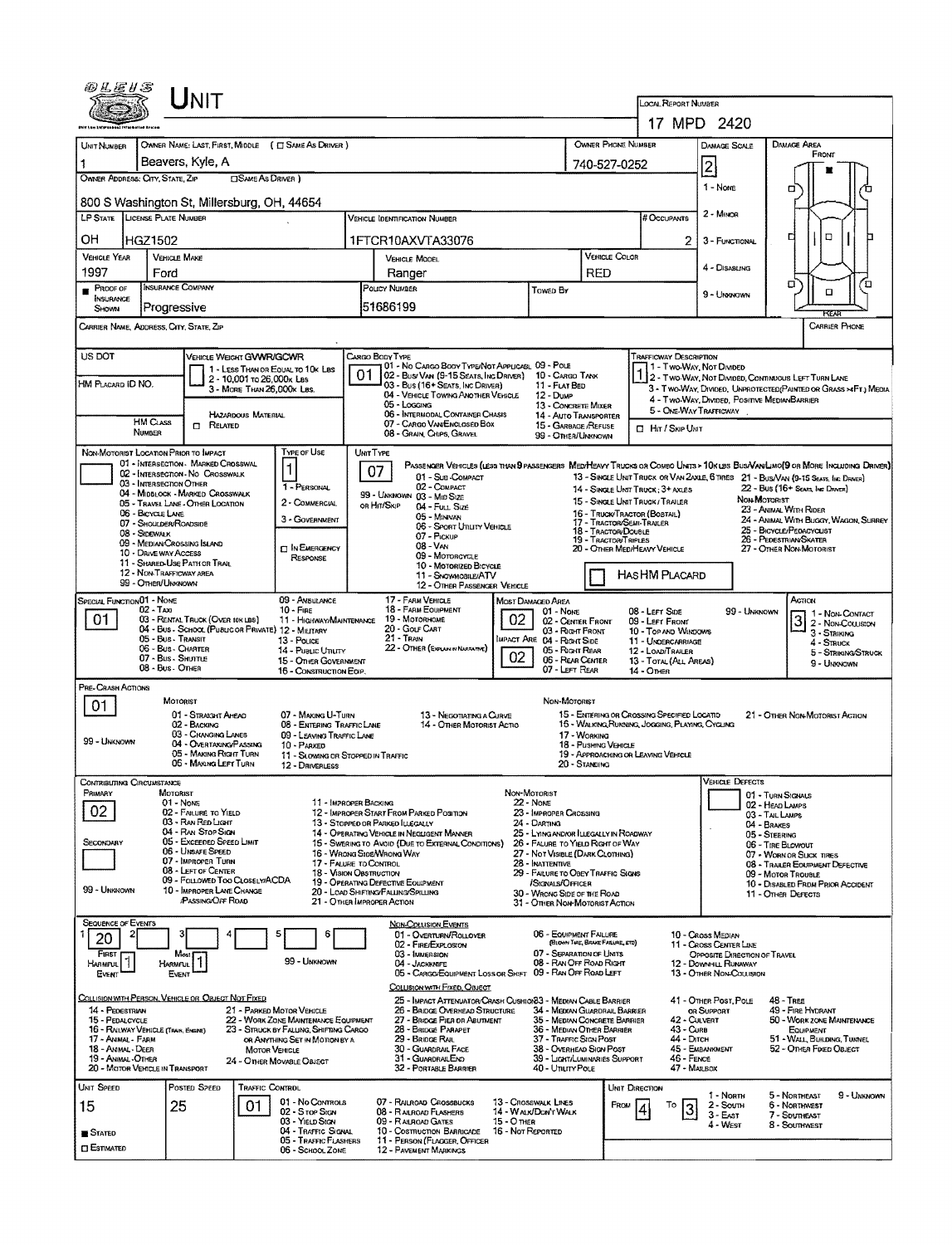| <i>®LE13</i>                                                        |                                                | Unit                                                                  |                                                         |                                                                          |                                                                                 |                                                                                           |                   |                                                               |                                                                                                                   |                                                           |                                                                                                            |                                                             |                                                                                                                              |    |  |  |  |
|---------------------------------------------------------------------|------------------------------------------------|-----------------------------------------------------------------------|---------------------------------------------------------|--------------------------------------------------------------------------|---------------------------------------------------------------------------------|-------------------------------------------------------------------------------------------|-------------------|---------------------------------------------------------------|-------------------------------------------------------------------------------------------------------------------|-----------------------------------------------------------|------------------------------------------------------------------------------------------------------------|-------------------------------------------------------------|------------------------------------------------------------------------------------------------------------------------------|----|--|--|--|
|                                                                     |                                                |                                                                       |                                                         |                                                                          |                                                                                 |                                                                                           |                   |                                                               |                                                                                                                   |                                                           | LOCAL REPORT NUMBER                                                                                        |                                                             |                                                                                                                              |    |  |  |  |
|                                                                     |                                                |                                                                       |                                                         |                                                                          |                                                                                 |                                                                                           |                   |                                                               |                                                                                                                   |                                                           |                                                                                                            | 17 MPD 2420                                                 |                                                                                                                              |    |  |  |  |
| <b>UNIT NUMBER</b>                                                  |                                                |                                                                       |                                                         | OWNER NAME: LAST, FIRST, MIDDLE ( C SAME AS DRIVER )                     |                                                                                 |                                                                                           |                   |                                                               |                                                                                                                   | <b>OWNER PHONE NUMBER</b>                                 |                                                                                                            | <b>DAMAGE SCALE</b>                                         | <b>DAMAGE AREA</b><br>FRONT                                                                                                  |    |  |  |  |
| 2<br>OWNER ADDRESS: CITY, STATE, ZIP                                |                                                | Yannayon, Donna,                                                      | <b>CISAME AS DRIVER</b> )                               |                                                                          |                                                                                 |                                                                                           |                   |                                                               |                                                                                                                   | 330-275-8472                                              |                                                                                                            | 4                                                           | о                                                                                                                            |    |  |  |  |
|                                                                     |                                                |                                                                       |                                                         |                                                                          |                                                                                 |                                                                                           |                   |                                                               |                                                                                                                   |                                                           |                                                                                                            | 1 - NONE                                                    | о                                                                                                                            |    |  |  |  |
| 441 Uhl St, Millersburg, OH, 44654<br>LP STATE LICENSE PLATE NUMBER |                                                |                                                                       |                                                         |                                                                          |                                                                                 | <b>VEHICLE IDENTIFICATION NUMBER</b>                                                      |                   |                                                               |                                                                                                                   |                                                           | # Occupants                                                                                                | 2 - MINOR                                                   |                                                                                                                              |    |  |  |  |
|                                                                     |                                                |                                                                       |                                                         |                                                                          |                                                                                 |                                                                                           |                   |                                                               |                                                                                                                   |                                                           |                                                                                                            |                                                             | $\Box$<br>□                                                                                                                  |    |  |  |  |
| ОH                                                                  | GPS4472<br><b>VEHICLE MAKE</b>                 |                                                                       |                                                         |                                                                          |                                                                                 | 2B3HD56M52H291643                                                                         |                   |                                                               |                                                                                                                   | VEHICLE COLOR                                             | 1.                                                                                                         | 3 - FUNCTIONAL                                              |                                                                                                                              |    |  |  |  |
| <b>VEHICLE YEAR</b><br>2002                                         | Dodge                                          |                                                                       |                                                         |                                                                          |                                                                                 | VEHICLE MODEL<br>Intrepid                                                                 |                   |                                                               | GLD                                                                                                               |                                                           |                                                                                                            | 4 - DISABLING                                               |                                                                                                                              |    |  |  |  |
| $P$ ROOF OF                                                         | <b>INSURANCE COMPANY</b>                       |                                                                       |                                                         |                                                                          |                                                                                 | POLICY NUMBER<br>Towed BY                                                                 |                   |                                                               |                                                                                                                   |                                                           |                                                                                                            |                                                             | о<br>$\Box$                                                                                                                  | Γ0 |  |  |  |
| <b>INSURANCE</b><br>SHOWN                                           | State Farm                                     |                                                                       |                                                         |                                                                          |                                                                                 | 8911301C1635                                                                              |                   | Finney's                                                      |                                                                                                                   |                                                           |                                                                                                            | 9 - UNKNOWN                                                 |                                                                                                                              |    |  |  |  |
| CARRIER NAME, ADDRESS, CITY, STATE, ZIP                             |                                                |                                                                       |                                                         |                                                                          |                                                                                 |                                                                                           |                   |                                                               |                                                                                                                   |                                                           |                                                                                                            |                                                             | REAR<br><b>CARRIER PHONE</b>                                                                                                 |    |  |  |  |
| US DOT                                                              |                                                | VEHICLE WEIGHT GVWR/GCWR                                              |                                                         |                                                                          | CARGO BODY TYPE                                                                 |                                                                                           |                   |                                                               |                                                                                                                   |                                                           |                                                                                                            |                                                             |                                                                                                                              |    |  |  |  |
|                                                                     |                                                |                                                                       |                                                         | 1 - LESS THAN OR EQUAL TO 10K LBS                                        | 01                                                                              | 01 - No CARGO BODY TYPE/NOT APPLICABL 09 - POLE<br>02 - Bus/ Van (9-15 Seats, Inc Driver) |                   | 10 - CARGO TANK                                               |                                                                                                                   |                                                           | Trafficway Description<br>1 - Two-Way, Not Divided<br>1 2- TWO-WAY, NOT DIVIDED, CONTINUOUS LEFT TURN LANE |                                                             |                                                                                                                              |    |  |  |  |
| HM PLACARD ID NO.                                                   |                                                |                                                                       | 2 - 10,001 to 26,000k Las<br>3 - MORE THAN 26,000K LBS. |                                                                          |                                                                                 | 03 - Bus (16+ Seats, Inc Driver)<br>04 - VEHICLE TOWING ANOTHER VEHICLE                   |                   | 11 - FLAT BED<br>12 - Dump                                    |                                                                                                                   |                                                           |                                                                                                            |                                                             | 3 - TWO-WAY, DIVIDED, UNPROTECTED (PAINTED OR GRASS > FT.) MEDIA                                                             |    |  |  |  |
|                                                                     |                                                |                                                                       |                                                         |                                                                          |                                                                                 | 05 - Locana<br>06 - INTERMODAL CONTAINER CHASIS                                           |                   | 13 - CONCRETE MIXER                                           |                                                                                                                   |                                                           |                                                                                                            | 4 - TWO-WAY, DIVIDED. POSITIVE MEDIAN BARRIER               |                                                                                                                              |    |  |  |  |
|                                                                     | HM CLASS<br>NUMBER                             | <b>C</b> RELATED                                                      | HAZARDOUS MATERIAL                                      |                                                                          |                                                                                 | 07 - CARGO VAN ENGLOSED BOX                                                               |                   | 14 - AUTO TRANSPORTER<br>15 - GARBAGE REFUSE                  |                                                                                                                   |                                                           | 5 - ONE-WAY TRAFFICWAY<br>$\Box$ HIT / SKIP UNIT                                                           |                                                             |                                                                                                                              |    |  |  |  |
| NON-MOTORIST LOCATION PRIOR TO IMPACT                               |                                                |                                                                       |                                                         | TYPE OF USE                                                              | UNIT TYPE                                                                       | 08 - GRAIN, CHIPS, GRAVEL                                                                 |                   | 99 - OTHER/UNKNOWN                                            |                                                                                                                   |                                                           |                                                                                                            |                                                             |                                                                                                                              |    |  |  |  |
|                                                                     |                                                | 01 - INTERSECTION - MARKED CROSSWAL                                   |                                                         | 1                                                                        | 04                                                                              |                                                                                           |                   |                                                               |                                                                                                                   |                                                           |                                                                                                            |                                                             | PASSENGER VEHICLES (LESS THAN PPASSENGERS MEDIMEAVY TRUCKS OR COMBD UNITS > 10K LBS BUS/VAM LINO(9 OR MORE INCLUDING DRIVER) |    |  |  |  |
|                                                                     | <b>03 - INTERSECTION OTHER</b>                 | 02 - INTERSECTION - NO CROSSWALK                                      |                                                         | 1 - PERSONAL                                                             |                                                                                 | 01 - Sub-COMPACT<br>02 - COMPACT                                                          |                   |                                                               |                                                                                                                   | 14 - SINGLE UNIT TRUCK: 3+ AXLES                          |                                                                                                            |                                                             | 13 - SINGLE UNIT TRUCK OR VAN 2AXLE, 6 TIRES 21 - BUS/VAN (9-15 SEATS, INC DRIVER)<br>22 - BUS (16+ Seats, Inc Driver)       |    |  |  |  |
|                                                                     |                                                | 04 - MIDBLOCK - MARKED CROSSWALK<br>05 - TRAVEL LANE - OTHER LOCATION |                                                         | 2 - COMMERCIAL                                                           |                                                                                 | 99 - UNKNOWN 03 - MID SIZE<br>or Hit/Skip<br>04 - Futu Size                               |                   |                                                               |                                                                                                                   | 15 - SINGLE UNIT TRUCK / TRAILER                          |                                                                                                            |                                                             | Non-Motorist                                                                                                                 |    |  |  |  |
|                                                                     | 06 - BICYCLE LANE<br>07 - SHOULDER/ROADSIDE    |                                                                       |                                                         | 3 - GOVERNMENT                                                           |                                                                                 | 05 - Minivan<br>06 - Sport Uttury Vehicle                                                 |                   |                                                               |                                                                                                                   | 16 - TRUCK/TRACTOR (BOBTAIL)<br>17 - TRACTOR/SEMI-TRAILER |                                                                                                            |                                                             | 23 - ANIMAL WITH RIDER<br>24 - ANIMAL WITH BUGGY, WAGON, SURREY                                                              |    |  |  |  |
|                                                                     | 08 - SIDEWALK                                  | 09 - MEDIAN CROSSING ISLAND                                           |                                                         |                                                                          | 18 - Tractor/Double<br>07 - Pickup<br><b>19 - TRACTOR/TRIPLES</b><br>$08 - VNN$ |                                                                                           |                   |                                                               |                                                                                                                   |                                                           |                                                                                                            | 25 - BIOYCLE/PEDACYCLIST<br>26 - PEDESTRIAN/SKATER          |                                                                                                                              |    |  |  |  |
|                                                                     | 10 - DRIVE WAY ACCESS                          | 11 - SHARED-USE PATH OR TRAIL                                         |                                                         | <b>IN EMERGENCY</b><br>RESPONSE                                          | 20 - OTHER MED/HEAVY VEHICLE<br>09 - MOTORCYCLE<br>10 - Motorized Bicycle       |                                                                                           |                   |                                                               |                                                                                                                   |                                                           |                                                                                                            |                                                             | 27 - OTHER NON-MOTORIST                                                                                                      |    |  |  |  |
|                                                                     | 12 - NON-TRAFFICWAY AREA<br>99 - OTHER/UNKNOWN |                                                                       |                                                         |                                                                          |                                                                                 | 11 - SNOWMOBILE/ATV                                                                       |                   |                                                               |                                                                                                                   |                                                           | HAS HM PLACARD                                                                                             |                                                             |                                                                                                                              |    |  |  |  |
| SPECIAL FUNCTION 01 - NONE                                          |                                                |                                                                       |                                                         | 09 - AMBULANCE                                                           |                                                                                 | 12 - OTHER PASSENGER VEHICLE<br>17 - FARM VEHICLE                                         |                   | <b>MOST DAMAGED AREA</b>                                      |                                                                                                                   |                                                           |                                                                                                            |                                                             | Астом                                                                                                                        |    |  |  |  |
| 01                                                                  | $02 - TAA$                                     | 03 - RENTAL TRUCK (OVER 10K LBS)                                      |                                                         | $10 -$ Fire<br>11 - Highway/Maintenance                                  |                                                                                 | 18 - FARM EQUIPMENT<br>19 - Мотовноме                                                     | 03                | 01 - None<br>02 - CENTER FRONT                                |                                                                                                                   | 08 - LEFT SIDE                                            | 09 - LEFT FRONT                                                                                            | 99 - Unknown                                                | 1 - NON-CONTACT<br>2 - Non-Couusion                                                                                          |    |  |  |  |
|                                                                     | 05 - Bus - Transit                             | 04 - Bus - SCHOOL (PUBLIC OR PRIVATE) 12 - MILITARY                   |                                                         | 13 - Pouce                                                               |                                                                                 | 20 - GOLF CART<br>21 - TRAIN                                                              |                   | 03 - Right Front<br>IMPACT ARE 04 - RIGHT SIDE                |                                                                                                                   |                                                           | 10 - Top AND WINDOWS<br>11 - UNDERCARRIAGE                                                                 |                                                             | 3 - STRIKING                                                                                                                 |    |  |  |  |
|                                                                     | 06 - Bus - Charter<br>07 - Bus - SHUTTLE       |                                                                       |                                                         | 14 - Pusuc Unury<br>15 - OTHER GOVERNMENT                                |                                                                                 | 22 - OTHER (EXPLAN HARRAYME)                                                              | 03                | 05 - Right Rear<br>06 - REAR CENTER                           |                                                                                                                   |                                                           | 12 - LOAD/TRAILER                                                                                          |                                                             | 4 - STRUCK<br>5 - STRIKING/STRUCK                                                                                            |    |  |  |  |
|                                                                     | 08 - Bus - OTHER                               |                                                                       |                                                         | 16 - CONSTRUCTION EQIP.                                                  |                                                                                 |                                                                                           |                   | 07 - LEFT REAR                                                |                                                                                                                   | 14 - Отнев                                                | 13 - TOTAL (ALL AREAS)                                                                                     |                                                             | 9 - Unknown                                                                                                                  |    |  |  |  |
| PRE-CRASH ACTIONS                                                   |                                                | MOTORIST                                                              |                                                         |                                                                          |                                                                                 |                                                                                           |                   |                                                               |                                                                                                                   |                                                           |                                                                                                            |                                                             |                                                                                                                              |    |  |  |  |
| 01                                                                  |                                                | 01 - STRAIGHT AVEAD                                                   |                                                         | 07 - MAKING U-TURN                                                       |                                                                                 | 13 - NEGOTIATING A CURVE                                                                  |                   | NON-MOTORIST                                                  |                                                                                                                   | 15 - EMTERING OR CROSSING SPECIFIED LOCATIO               |                                                                                                            |                                                             | 21 - OTHER NON-MOTORIST ACTION                                                                                               |    |  |  |  |
|                                                                     |                                                | 02 - Backing<br>03 - CHANGING LANES                                   |                                                         | 08 - EMTERING TRAFFICLANE<br>09 - LEAVING TRAFFIC LANE                   |                                                                                 | 14 - OTHER MOTORIST ACTIO                                                                 |                   |                                                               | 17 - WORKING                                                                                                      | 16 - WALKING, RUNNING, JOGGING, PLAYING, CYCLING          |                                                                                                            |                                                             |                                                                                                                              |    |  |  |  |
| 99 - Unknown                                                        |                                                | 04 - OVERTAKING/PASSING<br>05 - MAXING RIGHT TURN                     |                                                         | 10 - PARKED<br>11 - SLOWING OR STOPPED IN TRAFFIC                        |                                                                                 |                                                                                           |                   |                                                               | 18 - PUSHING VEHICLE                                                                                              | 19 - APPROACHING OR LEAVING VEHICLE                       |                                                                                                            |                                                             |                                                                                                                              |    |  |  |  |
|                                                                     |                                                | 06 - MAXING LEFT TURN                                                 |                                                         | 12 - DRIVERLESS                                                          |                                                                                 |                                                                                           |                   |                                                               | 20 - STANDING                                                                                                     |                                                           |                                                                                                            |                                                             |                                                                                                                              |    |  |  |  |
| <b>CONTRIBUTING CIRCUMSTANCE</b><br>Primary                         | MOTORIST                                       |                                                                       |                                                         |                                                                          |                                                                                 |                                                                                           |                   | NON-MOTORIST                                                  |                                                                                                                   |                                                           |                                                                                                            | <b>VEHICLE DEFECTS</b>                                      | 01 - TURN SIGNALS                                                                                                            |    |  |  |  |
| 01                                                                  |                                                | 01 - None<br>02 - FAILURE TO YIELD                                    |                                                         |                                                                          | 11 - IMPROPER BACKING                                                           | 12 - IMPROPER START FROM PARKED POSITION                                                  |                   | $22 - None$<br>23 - IMPROPER CROSSING                         |                                                                                                                   |                                                           |                                                                                                            |                                                             | 02 - Head Lamps<br>03 - TAIL LAMPS                                                                                           |    |  |  |  |
|                                                                     |                                                | 03 - Ray Rep Light<br>04 - RAN STOP SIGN                              |                                                         |                                                                          |                                                                                 | 13 - Stopped or Parked Illegally<br>14 - OPERATING VEHICLE IN NEGLIGENT MANNER            |                   | 24 - DARTING<br>25 - LYING AND/OR LLEGALLY IN ROADWAY         |                                                                                                                   |                                                           |                                                                                                            |                                                             | 04 - BRAKES                                                                                                                  |    |  |  |  |
| Secondary                                                           |                                                | 05 - Excrepeo Spero Liver<br>06 - UNSAFE SPEED                        |                                                         |                                                                          |                                                                                 | 15 - Swering to Avoid (Due to External Conditions)                                        |                   | 26 - FALURE TO YIELD RIGHT OF WAY                             |                                                                                                                   |                                                           |                                                                                                            |                                                             | 05 - STEERING<br>06 - TIRE BLOWOUT                                                                                           |    |  |  |  |
|                                                                     |                                                | 07 - IMPROPER TURN<br>08 - LEFT OF CENTER                             |                                                         |                                                                          | 17 - FALURE TO CONTROL                                                          | 16 - Wrong Side/Wrong Way                                                                 |                   | 27 - Not Visible (Dark Clothong)<br>28 - INATTENTIVE          |                                                                                                                   |                                                           |                                                                                                            | 07 - WORN OR SUCK TIRES<br>08 - TRAILER EQUIPMENT DEFECTIVE |                                                                                                                              |    |  |  |  |
| 99 - UNKNOWN                                                        |                                                | 09 - FOLLOWED TOO CLOSELY/ACDA<br>10 - IMPROPER LANE CHANGE           |                                                         |                                                                          | 18 - VISION OBSTRUCTION                                                         | 19 - OPERATING DEFECTIVE EQUIPMENT                                                        |                   |                                                               | 29 - FAILURE TO OBEY TRAFFIC SIGNS<br>09 - MOTOR TROUBLE<br>/SIGNALS/OFFICER<br>10 - DISABLED FROM PRIOR ACCIDENT |                                                           |                                                                                                            |                                                             |                                                                                                                              |    |  |  |  |
|                                                                     |                                                | PASSING OFF ROAD                                                      |                                                         |                                                                          |                                                                                 | 20 - LOAD SHIFTING/FALLING/SPILLING<br>21 - OTHER IMPROPER ACTION                         |                   | 30 - WRONG SIDE OF THE ROAD<br>31 - OTHER NON-MOTORIST ACTION |                                                                                                                   |                                                           |                                                                                                            |                                                             | 11 - OTHER DEFECTS                                                                                                           |    |  |  |  |
| <b>SEQUENCE OF EVENTS</b>                                           |                                                |                                                                       |                                                         |                                                                          |                                                                                 | <b>NON-COLUSION EVENTS</b>                                                                |                   |                                                               |                                                                                                                   |                                                           |                                                                                                            |                                                             |                                                                                                                              |    |  |  |  |
| 20                                                                  |                                                | з                                                                     |                                                         | 5<br>6                                                                   |                                                                                 | 01 - OVERTURN/ROLLOVER<br>02 - FIRE/EXPLOSION                                             |                   | 06 - EOUTPMENT FAILURE                                        | (BLOWN TIRE, BRAKE FAILURE, ETC)                                                                                  |                                                           |                                                                                                            | 10 - Cross MEDIAN<br>11 - CROSS CENTER LINE                 |                                                                                                                              |    |  |  |  |
| FIRST<br>HARMFUL<br>-1                                              | HARMFUL                                        | Most<br>1                                                             |                                                         | 99 - UNKNOWN                                                             |                                                                                 | 03 - IMMERSION<br>04 - Jackknife                                                          |                   | 07 - SEPARATION OF UNITS<br>08 - RAN OFF ROAD RIGHT           |                                                                                                                   |                                                           |                                                                                                            | OPPOSITE DIRECTION OF TRAVEL<br>12 - DOWNHILL RUNAWAY       |                                                                                                                              |    |  |  |  |
| EVENT                                                               | EVENT                                          |                                                                       |                                                         |                                                                          |                                                                                 | 05 - CARGO/EQUIPMENT LOSS OR SHIFT 09 - RAN OFF ROAD LEFT<br>COLLISION WITH FIXED, OBJECT |                   |                                                               |                                                                                                                   |                                                           |                                                                                                            | 13 - OTHER NON-COLLISION                                    |                                                                                                                              |    |  |  |  |
| COLLISION WITH PERSON, VEHICLE OR OBJECT NOT FIXED                  |                                                |                                                                       |                                                         |                                                                          |                                                                                 | 25 - IMPACT ATTENUATOR/CRASH CUSHION33 - MEDIAN CABLE BARRIER                             |                   |                                                               |                                                                                                                   |                                                           |                                                                                                            | 41 - OTHER POST, POLE                                       | <b>48 - TREE</b>                                                                                                             |    |  |  |  |
| 14 - PEDESTRIAN<br>15 - PEDALCYCLE                                  |                                                |                                                                       |                                                         | 21 - PARKED MOTOR VEHICLE<br>22 - WORK ZONE MAINTENANCE EQUIPMENT        |                                                                                 | 26 - BRIDGE OVERHEAD STRUCTURE<br>27 - BRIDGE PIER OR ABUTMENT                            |                   | 34 - MEDIAN GUARDRAIL BARRIER<br>35 - MEDIAN CONCRETE BARRIER |                                                                                                                   |                                                           | 42 - CULVERT                                                                                               | OR SUPPORT                                                  | 49 - FIRE HYDRANT<br>50 - WORK ZONE MAINTENANCE                                                                              |    |  |  |  |
| 16 - RAILWAY VEHICLE (TRAIN, ENGINE)<br>17 - Animal - Farm          |                                                |                                                                       |                                                         | 23 - STRUCK BY FALLING, SHIFTING CARGO<br>OR ANYTHING SET IN MOTION BY A |                                                                                 | 28 - Bridge Parapet<br>29 - Brode Ral                                                     |                   | 36 - MEDIAN OTHER BARRIER<br>37 - TRAFFIC SIGN POST           |                                                                                                                   |                                                           | 43 - CURB<br>44 - Олтсн                                                                                    |                                                             | EQUIPMENT<br>51 - WALL, BUILDING, TUNNEL                                                                                     |    |  |  |  |
| 18 - ANIMAL - DEER<br>19 - ANIMAL-OTHER                             |                                                |                                                                       | Мотов VEHICLE                                           | 24 - OTHER MOVABLE OBJECT                                                |                                                                                 | 30 - GUARDRAIL FACE<br>31 - GUARDRAILEND                                                  |                   | 38 - Overhead Sign Post<br>39 - Light/Luminaries Support      |                                                                                                                   |                                                           | 46 - FENCE                                                                                                 | 45 - EMBANKMENT                                             | 52 - Other Fixed Object                                                                                                      |    |  |  |  |
| 20 - MOTOR VEHICLE IN TRANSPORT                                     |                                                |                                                                       |                                                         |                                                                          |                                                                                 | 32 - PORTABLE BARRIER                                                                     |                   | 40 - Utility Pole                                             |                                                                                                                   |                                                           | 47 - MAILBOX                                                                                               |                                                             |                                                                                                                              |    |  |  |  |
| UNIT SPEED                                                          |                                                | POSTED SPEED                                                          | TRAFFIC CONTROL                                         | 01 - No CONTROLS                                                         |                                                                                 | 07 - RAILROAD CROSSBUCKS                                                                  |                   | 13 - CROSSWALK LINES                                          |                                                                                                                   | UNIT DIRECTION                                            |                                                                                                            | 1 - North                                                   | 9 - UNKNOWN<br>5 - Normeast                                                                                                  |    |  |  |  |
| 5                                                                   | 25                                             |                                                                       | 01                                                      | 02 - Stor Sign<br>03 - YIELD SIGN                                        |                                                                                 | 08 - RAILROAD FLASHERS                                                                    | 15 - O THER       | 14 - WALK/DONT WALK                                           |                                                                                                                   | <b>FROM</b>                                               | To<br>2                                                                                                    | $2 -$ Soum<br>$3 - E$ AST                                   | 6 - Northwest<br>7 - SOUTHEAST                                                                                               |    |  |  |  |
| <b>CI STATED</b>                                                    |                                                |                                                                       |                                                         | 04 - TRAFFIC SIGNAL                                                      |                                                                                 | 09 - RALROAD GATES<br>10 - Costruçtion Barricade                                          | 16 - Not Reported |                                                               |                                                                                                                   |                                                           |                                                                                                            | 4 - West                                                    | 8 - Southwest                                                                                                                |    |  |  |  |
| <b>ESTIMATED</b>                                                    |                                                |                                                                       |                                                         | 05 - TRAFFIC FLASHERS<br>06 - SCHOOL ZONE                                |                                                                                 | 11 - PERSON (FLAGGER, OFFICER<br><b>12 - PAVEMENT MARKINGS</b>                            |                   |                                                               |                                                                                                                   |                                                           |                                                                                                            |                                                             |                                                                                                                              |    |  |  |  |